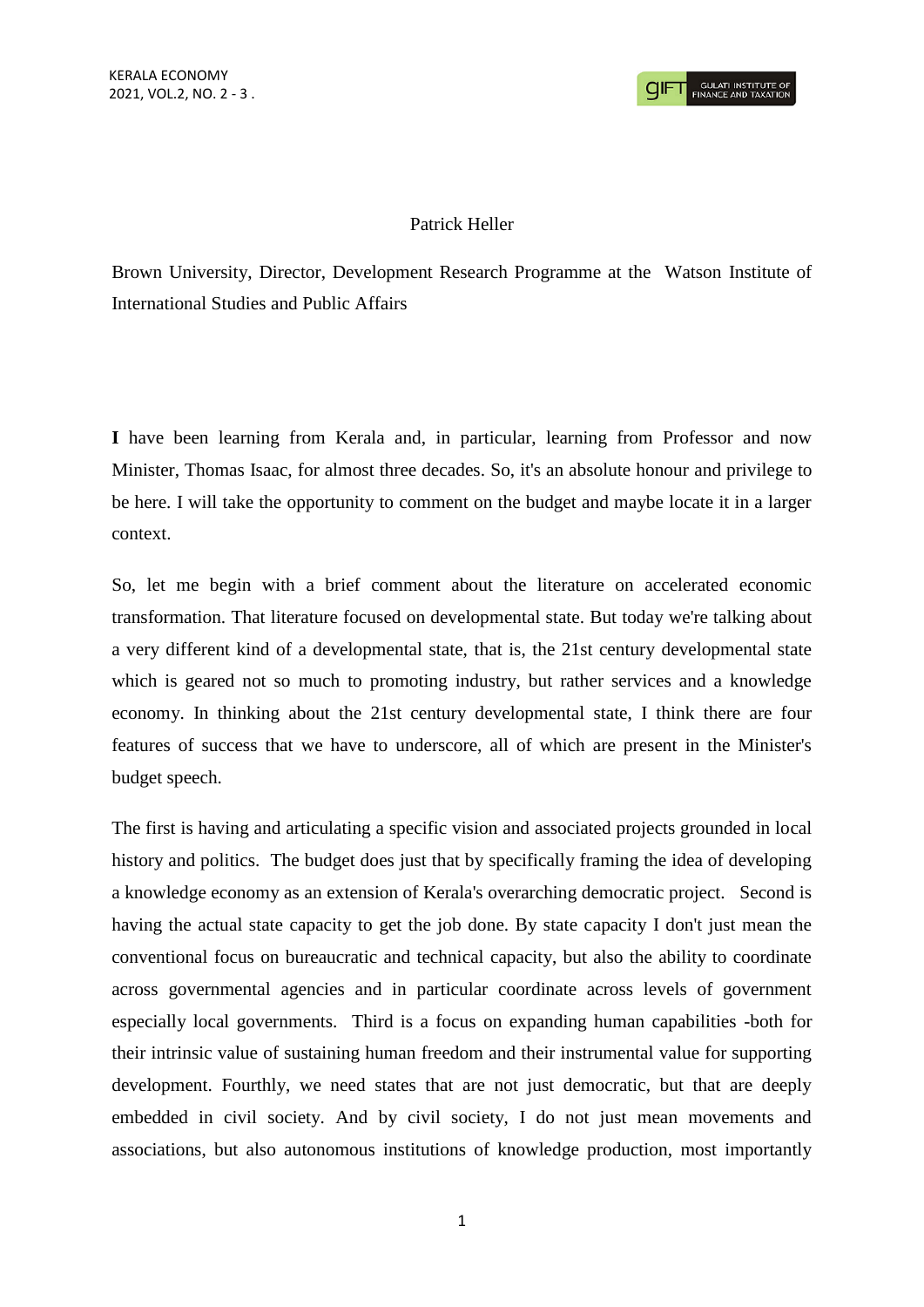KERALA ECONOMY

universities. So, let me just make three substantive points along these lines, and then finish with a comment about universities in particular.

In many respects, Kerala is the prototype of the 21st century developmental state. It is building on its extraordinary achievements in welfare and capability enhancement, but also in deepening governance and specifically by deepening democracy and empowering local governments. There is now an abundance of comparative and historical evidence to suggest that the key to promoting more inclusive forms of economic dynamism is local government.

The second point, again, building on the successes of Kerala's long-term investment in welfare and capability-enhancement is precisely finding new ways to leverage those investments. The two fastest growing sectors in the world are education and health. They are labour intensive, especially as the nature of care itself intensifies and education specializes. There are extraordinary opportunities here to build on those welfare state investments. But I think the key here - given the tendencies towards precarity and fragmentation of the labour force and the growth of the gig economy - is ensuring that there is security for workers in these new highly flexible work arrangements.

Let me then quickly turn to higher education, which is of course the new thrust of the Minister's budget speech, and here I just want to make two points. First the budget speech, of course, is about broad-based commitments. Next comes the actual detailed programs and the devil is always in the details. And I think one of the details that really need to be thought through carefully is the question to the autonomy of institutions of higher education and there's reference to this in the budget speech. But for those of us who've experienced working in universities in the United States and Europe, we all know that one of our institutional advantages is the extraordinary autonomy that we have as faculty and as researchers. And I think that's not always been the case in India. Preserving autonomy from market forces, but also from the state itself is essential to attracting the best and creating environments of innovation.

And then let me make my final point that goes to the information economy, but also the particular role that higher education will play in supporting that economy. In an environment of scare resources, there's a tendency in the debate on the new economy to emphasize technology and innovation and in doing so to prioritize STEM (science, technology, engineering and mathematics) disciplines at the expense of other disciplines. But the knowledge economy is not just about technology and innovation. It's also about creativity and